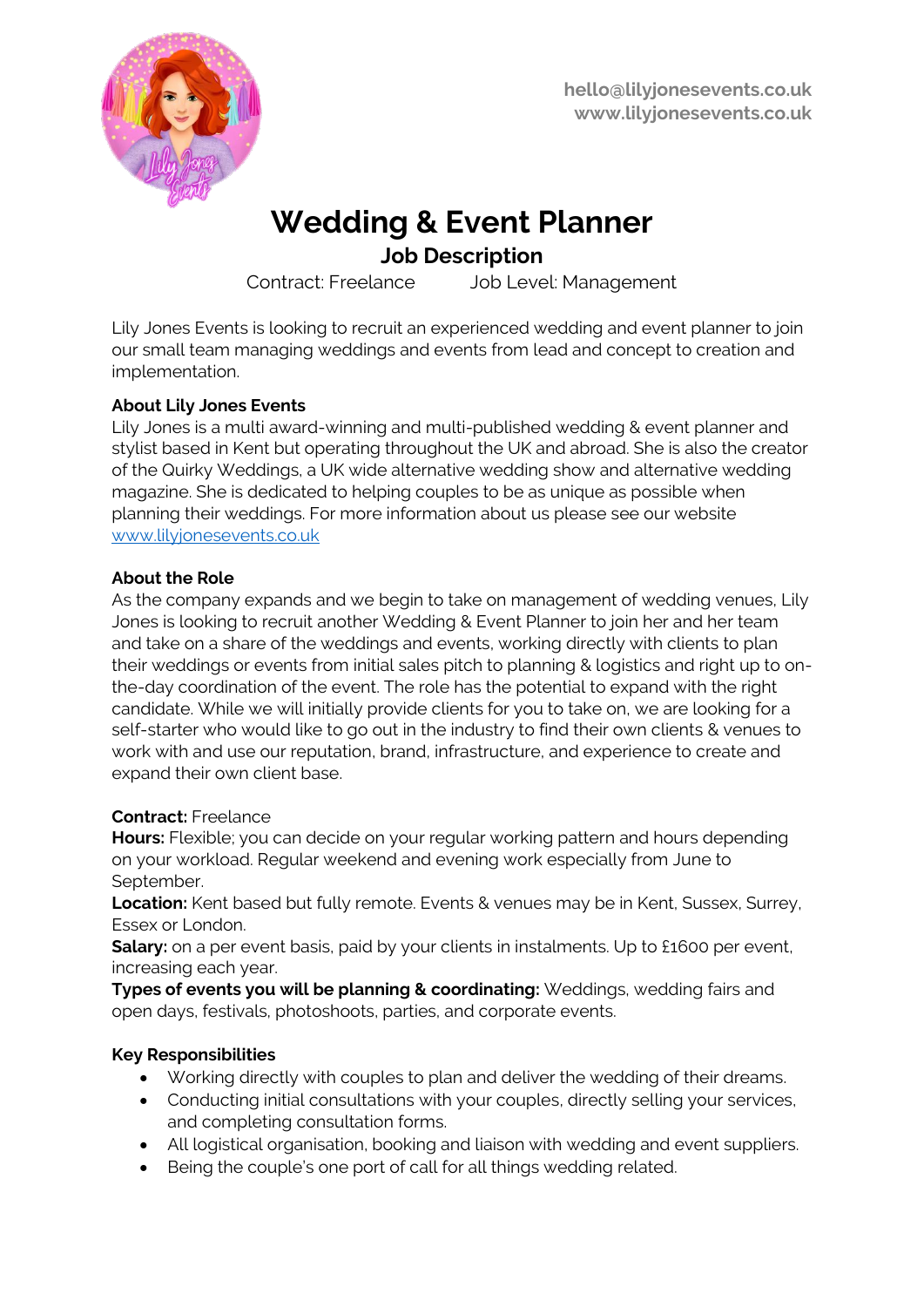

- **I. Problem s**olving on behalf of your couples including handling and resolving difficult situations.
- On-the-day coordination of your couples' weddings including manging your event staff and delegating their responsibilities.
- Gathering and collating quotes from a range of suppliers for your couples and implementing their choices.
- Keeping an updated spreadsheet on the progress of each couple's wedding.
- Creating a budget breakdown for each couple based on their budget and ideas.
- Attending regular face-to-face meetings with your couples during the planning process
- Conducting site and venue visits either with your couples/clients or with the venues directly.
- Liaising and building good relationships with venues. Scouting opportunities to become venues' recommended wedding planner.
- Creating full 3 days schedules for your all your events, detailing set up, on the day and clear away and sending your schedules out to all suppliers.
- Creating floorplans for your weddings and events.
- Writing and implementing risk assessments including implementing covid-19 safety precautions (if required).
- Booking of and overseeing marquee builds and large deliveries e.g generators and toilet facilities.
- Organising traffic management plans and parking stewards.
- Assisting your couples with collecting and chasing RSVPs, guest list management and seating plans
- Assist with styling of events including creating moodboards, photoshoots and styling your couples' weddings (if required)
- Attending wedding dress and suit fittings with your couples (if required)
- Organisation of hen and stag nights/weekends (if required)
- Gathering quotes for and booking honeymoons (if required)
- Attending networking events or wedding fairs to represent the company.
- Organising your own networking events or styled photoshoots as a way of developing good supplier relationships and creating social media content.
- Assistance with the company's social media accounts, engagement with followers and general presence.
- Direct sales, lead generation and general marketing for yourself and the company as a whole.
- Being involved in the company's presence, brand development and growth as a whole.
- Getting involved with the Quirky Wedding Fayre, Quirky Weddings Magazine, Run Wild Elopements and Drive-in Camper Weddings as well as assisting the Senior Wedding & Event Planner if your workload allows (all extra paid work).
- Stepping in for the Senior Wedding & Event Planner in the case of illness or emergencies.

## **Person Specification**

Essential

• Previous experience of planning events and/or weddings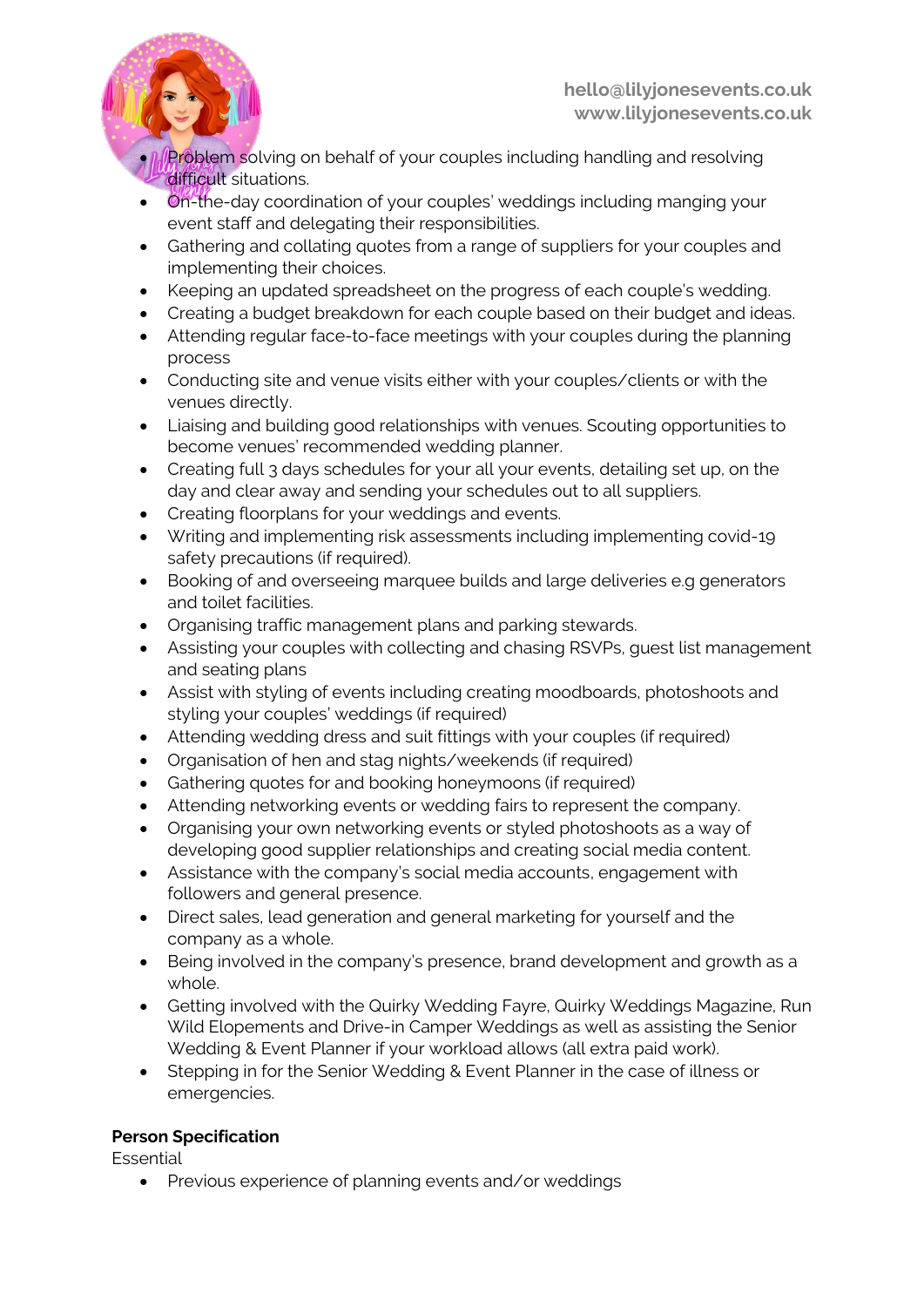

- **Il Previous experience in sales and lead generation as well as direct sales** • Good customer service skills; friendly and approachable yet professional manner
- Registered (or willing to register) as Self Employed with HMRC.
- Proven ability to manage and prioritise your own workload with excellent organisational and time management skills.
- GCSE in English & Maths at Grade C or above (or equivalent qualification)
- Experience of working with budgets.
- Excellent IT skills including use of applications such as Word and Excel.
- Excellent ability to work well with and integrate into a team.
- Experience of using social media in a professional manner.
- Excellent problem-solving skills and the ability to possess confidence, patience, politeness, and tact when dealing with difficult situations.
- Ability to remain calm in a busy and sometimes challenging environment whilst handling competing demands.
- Access to a car as venues are sometimes remote and you may be working late.
- Access to a computer/laptop and a phone to work from.
- A good level of fitness and ability to be on your feet all day. Some venues you will be working at have rough terrain with only foot access. Manual handling will be required.

#### Desirable

- Formal qualification in events management or hospitality at any level
- Experience working in outdoor events such as festivals or outdoor weddings
- Accredited wedding planning diploma (or equivalent qualification)
- First aid qualification
- Food hygiene qualification at any level
- Manual Handling qualification
- Experience in a leadership role and experience of managing a team.
- Experience in styling and other creative event design
- Experience in completing risk assessments.
- Knowledge and experience with social media algorithms and engagement techniques.

#### **What we can offer you**

- Competitive salary
- Ready and waiting leads, clients, and venues to manage.
- Event day uniform and meals on duty.
- Access to our bank of event assistants to assist you on event days.
- Fully paid for first aid, manual handling, and food hygiene qualifications (if required)
- Further training opportunities (with prior arrangement)
- Full Public Liability and Personal Indemnity Insurance.
- Your own email address plus use of our storage space, IT systems, content & imagery, and admin infrastructure
- The opportunity to be part of a small business in its early stages of expansion and the opportunity to mould and shape the direction of the company.